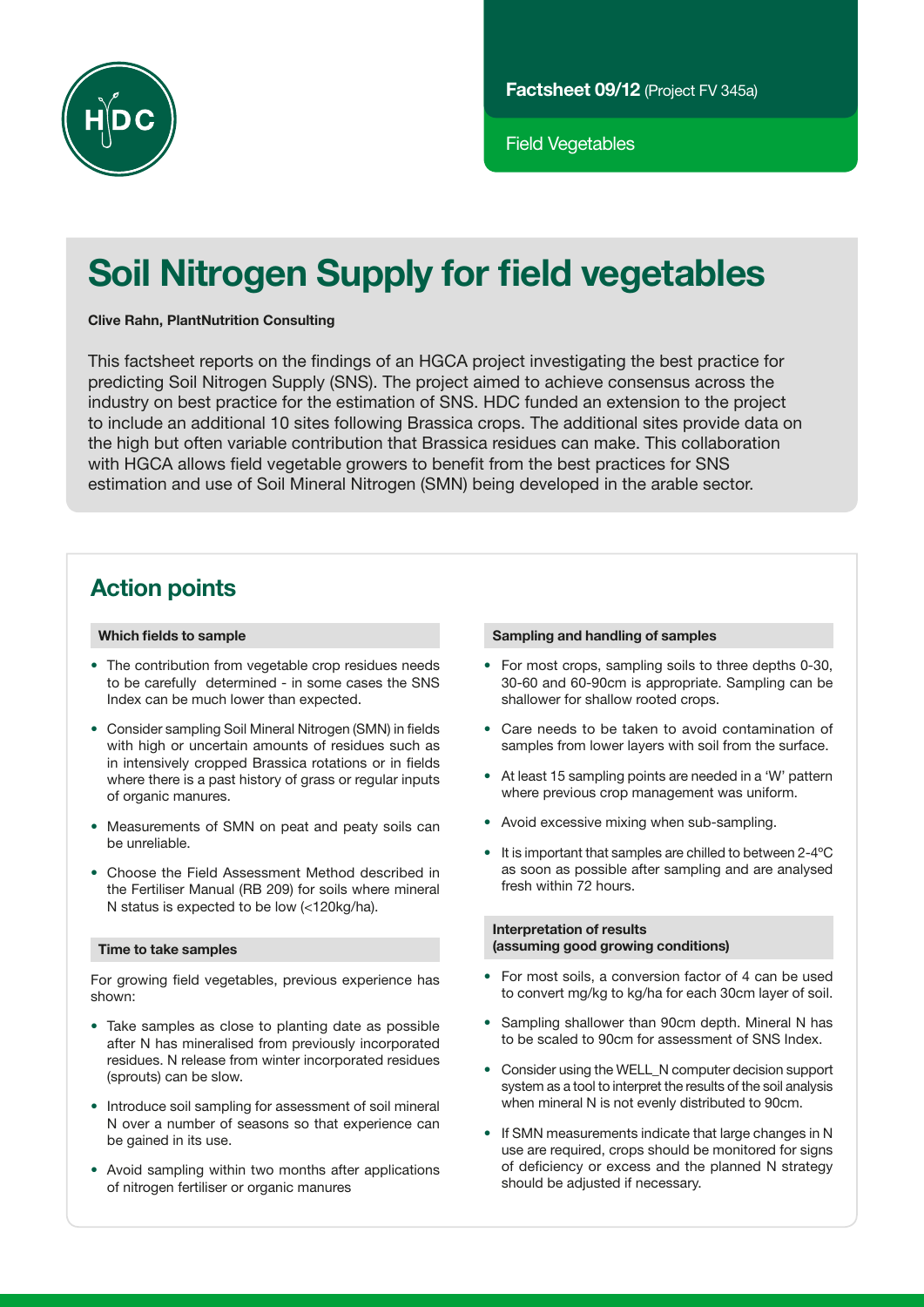# **Background**

With the need to maximise the efficiency with which nitrogen fertilisers are used, reduce nitrate losses and minimise the crop's carbon footprint (N fertiliser commonly contributing 50-85% to it), the application of nitrogen has to be managed.

Currently, the SNS Index is an integral part of decision-making for fertiliser applications to all crops (Figure 1). The SNS Index, defined in six categories from low (Index 0) to high (Index 6), is a measure of the quantity of available nitrogen to a growing crop. For mineral soils, the highest indices are after intensive cultivation of Brassicas (Figure 2) on silt soils in the driest parts of the country (See Information box 1) and the lowest are on shallow or light soils following cereals in the wettest parts of the country.

Crops grown on soils with an SNS Index of 6 will generally require little fertiliser (HDC project FV 17). Over-fertilisation could lead to poor storage of produce, or high nitrate levels in salads while under-fertilisation could result in loss of yield. It is therefore important that the Index is assessed accurately. The tables in the Fertiliser Manual (RB209) are a guide but where large amounts of leafy crop residue or manures have regularly been incorporated, measurement of SMN should be considered.

This factsheet describes:

- Which assessment methods to use
- When to take samples
- Sampling depth
- Sample handling and analysis
- Interpretation of the results.

All are equally relevant in rotations of arable and vegetable crops so the topic was ideally suited as a cross-sector project with HDC and HGCA funding.

#### Information box 1

### Measured values of soil mineral N following Brassica crops

Within the HGCA project, HDC-funded soil and crop measurements were made at 10 cereal sites following Brassica vegetables (Table 1). An area of wheat crop was kept unfertilised by nitrogen so that crop nitrogen uptake from the soil could be measured at harvest; this nil-N crop N uptake is taken as the best estimate of SNS.

The values of SNS measured following cauliflower were variable and much lower than expected (SNS Index 2 rather than Index 3/4 by FAM) at three of the sites. This was explained by conservative amounts of N being applied to the previous crops. The levels of soil mineral N were very low after the cabbage crops, suggesting low amounts of soil N and crop residues. Soil mineral N levels were very high after calabrese crops, reflecting the large amounts of residue left behind (average measured  $SNS = 5$ ).

These tables suggest that the assessments of SNS Index by the FAM can be in error and measurements of soil mineral N would avoid errors in under or over fertilisation of the following crops. Additionally, where shallow rooted crops followed, the measurements would provide information on N in the root zone.

|  |  |  | Table 1. Estimation of SNS Index by Field Assessment Method (FAM) and measurement at HDC-funded sites after vegetables. |  |
|--|--|--|-------------------------------------------------------------------------------------------------------------------------|--|
|--|--|--|-------------------------------------------------------------------------------------------------------------------------|--|

| Year | <b>Previous crop and</b><br>residue group | Rainfall<br>category | <b>Soil Type</b> | <b>FAM SNS</b> | <b>Spring SMN</b><br>$0 - 90$ | <b>SNS Index</b><br><b>Measured</b> |
|------|-------------------------------------------|----------------------|------------------|----------------|-------------------------------|-------------------------------------|
| 2009 |                                           | Low                  | Deep silt        | 4/5            | 156                           | 4                                   |
| 2009 | Calabrese                                 | Low                  | Deep silt        | 4/5            | 128                           | $\overline{4}$                      |
| 2010 | High N Veg                                | Low                  | Deep silt        | 4              | 173                           | 5                                   |
| 2010 |                                           | Moderate             | Deep silt        | $\overline{4}$ | 310                           | 6                                   |
|      |                                           |                      |                  | Average        | 192                           | $5\phantom{.}$                      |
| 2009 | Cabbage                                   | Low                  | Deep silt        | 3              | 10                            | $\mathbf{0}$                        |
| 2010 | Medium N Veg                              | Low                  | Deep silt        | 3              | 52                            | 0                                   |
|      |                                           |                      |                  | <b>Average</b> | 31                            | $\mathbf 0$                         |
| 2009 |                                           | Low                  | Deep silt        | 3/4            | 65                            | 1                                   |
| 2009 | Cauliflower                               | Low                  | Deep silt        | 3/4            | 71                            | $\blacksquare$                      |
| 2010 | Med/High N Veg                            | Low                  | <b>Medium</b>    | 3/4            | 104                           | 3                                   |
| 2010 |                                           | Low                  | Deep silt        | 3/4            | 150                           | $\overline{4}$                      |
|      |                                           |                      |                  | <b>Average</b> | 97                            | $\overline{2}$                      |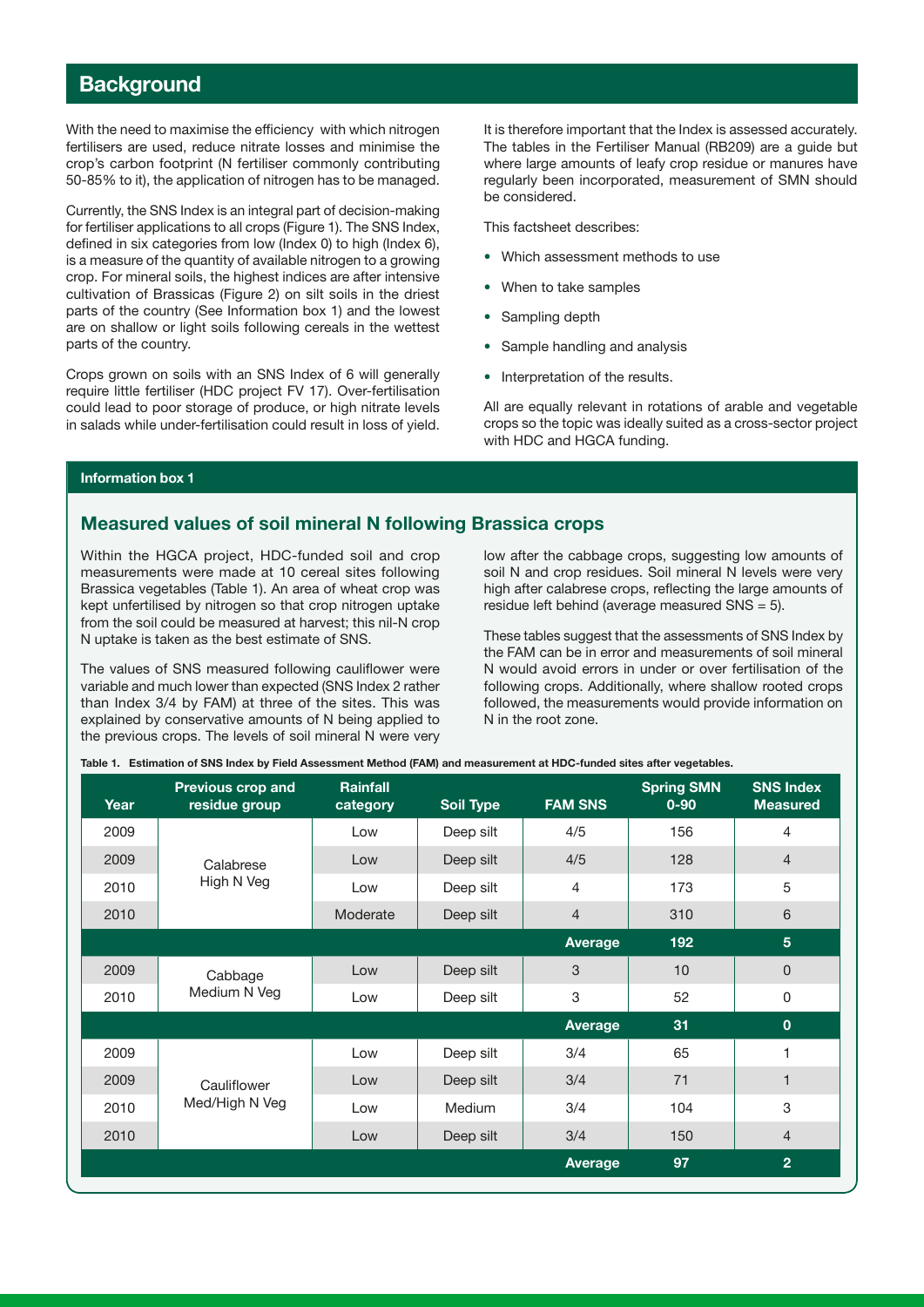

1. The SNS Index is an integral part of decision-making for fertiliser applications to all crops 2. Brassica crop residues can contain considerable amounts of N



# Which assessment method to use

Consider sampling Soil Mineral Nitrogen in fields with high or uncertain amounts of residues such as in intensively cropped Brassica rotations or in fields with a past history of grass or regular inputs of organic manures. If measurements confirm high residue levels, savings in fertiliser can be made, avoiding risks of over fertilising. If it is measured as low then it avoids any risk of marketable yield loss.

On retentive silt soils it may be useful to check mineral N levels following wet winters. While SNS is still high, little mineral N might be readily available to young or shallow rooted crops. N rates may need to be adjusted to take account of N moved out of the rooted zone.

On very light soils following very wet winters, it may be useful to check Soil Mineral Nitrogen (SMN). If SMN is very low (<50kg/ha) further N may be justified for shallow rooted crops such as onions.

Where crops are planted in succession in the same year, it may be worthwhile sampling at the planting of second crops.

If the SMN is expected to be less than <120kg/ha, use the Field Assessment Method, unless there is a special reason.

In Scotland, refer to Technical Note 621 for field vegetables.

# Assessing SNS Index by the Field Assessment Method (FAM)

The Field Assessment Method is fully described in the Fertiliser Manual (RB209) and is the easiest way of estimating the SNS Index but the method has to be followed carefully to get the best results. This factsheet reproduces text from the Fertiliser Manual (RB209).

Estimates of SNS Index are based on previous cropping, soil type and excess winter rainfall. The SNS Index is suited for predicting SNS in the spring after autumn harvested crops but is less useful in complex horticultural rotations, particularly where there are repeated crops in the same season.

The first step is to determine soil type, which needs to be determined with care, as this influences the amounts of soil nitrogen left behind. Soil type is based on the texture of both surface and subsoil to 1m depth. Appendix 1 in the Fertiliser Manual details how soil type can be determined. Deep silty soils can retain much of the N from previous crop residues, compared with light sandy soils. For the purposes of the Fertiliser Manual, organic soils contain between 10 and 20% organic matter, while peaty soils contain over 20%.

The second step is to identify the previous crop type. In vegetable rotations, type and management of crop residues has a large influence on the SNS Index. There are three categories of vegetable crop residues (Low Medium and High – see Information box 2) but the amounts left can be very different and adjustments to the Index may need to be made in step 5. The third step is to determine the amount of excess winter rainfall, which, together with soil type, influences the amounts of nitrogen remaining in the soil in the spring. There is a choice of three SNS Index tables, representing Low (A), Medium (B) and High (C) rainfall areas (see pages 91-93 in the Fertiliser Manual). Updated information on these rainfall areas, including maps, is often published in the popular farming press and on information bulletins in the spring for FACTS registered consultants.

The fourth step uses these tables to determine a provisional Soil Nitrogen Supply index. For most soils, this is purely a case of looking up the information from tables A, B and C.

For organic soils, the SNS is likely to vary widely, depending on the amount and age of the soil's organic matter. Here, the SNS Index is likely to be between 3 and 6. The relationship between the actual SNS and the level of soil organic matter is poor. Some soils with more than 10% organic matter can have an SNS similar to that of mineral soils. Assessments of SNS on these soils should take into account previous experience on crop response to N.

For peats and peaty soils, the SNS is expected to be at Index 5 or 6, irrespective of previous cropping, manuring or excess winter rainfall. However, local experience should be used to judge the N supplying performance of these soils, particularly when growing shallow rooted vegetable crops.

The fifth step modifies this assessment. On medium, deep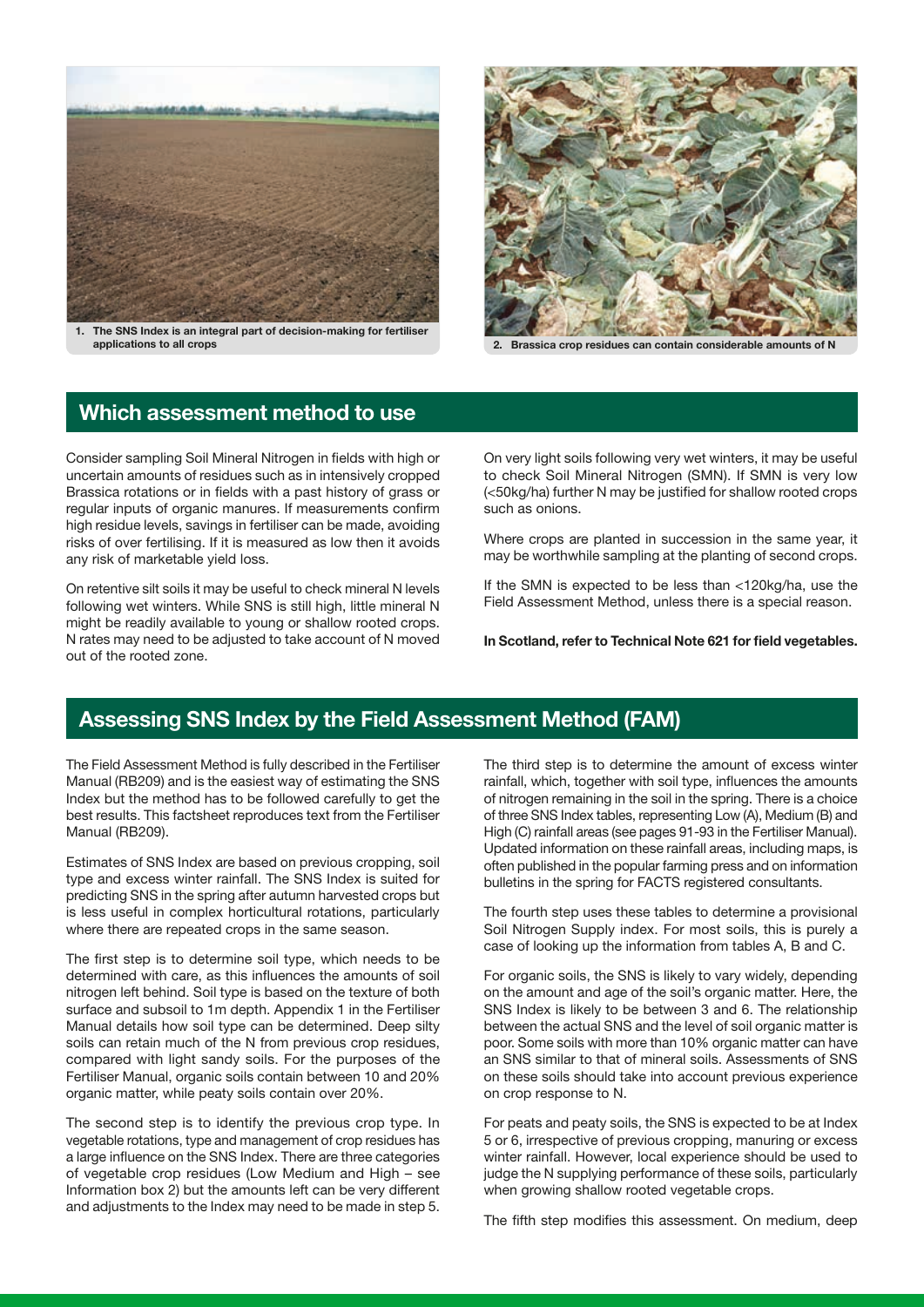silty or deep clayey soils, nitrogen residues in predominantly vegetable rotations can persist for several years, especially in the drier parts of the country. This is likely to be especially evident following 'High or Medium N vegetables'. The SNS tables in the Fertiliser Manual make some allowance for this long persistency of nitrogen residues but the Index level may need to be adjusted upwards, particularly where winter rainfall is low, the history of vegetable cropping is longer than one year and in circumstances where larger than average amounts of crop residue or unused fertiliser are left behind (see Fertiliser Manual (RB209) Footnote to Table A, p91). In rotations where vegetable crops are grown infrequently in essentially arable rotations, the Index level may need to be adjusted downwards. Where there is uncertainty, soil sampling for SMN may be appropriate

In vegetable rotations where a second crop is grown in the summer season following 'Medium N vegetables', increase the Index for that crop by one level from that arrived at in step four above and by one or two levels if the second crop is following 'High N vegetables'. It is important that the growing conditions including fertiliser applications of the first crop are fully taken into account. For instance, nitrogen may be leached below rooting depth in wet seasons or where excess irrigation has been applied, especially on light sandy soils. Analysis for SMN (0-90cm) before the second crop could be worthwhile.

Once the SNS Index has been determined the Fertiliser Manual tables can be used to provide fertiliser recommendations.

#### Information box 2

### Categories of field vegetable crop residue levels from the Fertiliser Manual RB209

#### High N vegetables

High residual nitrogen vegetables are leafy, nitrogen-rich Brassica crops such as calabrese, brussels sprouts and some crops of cauliflower – where significant amounts of crop debris are returned to the soil, especially in rotations where an earlier Brassica crop has been grown within the previous twelve months. To be available for crop uptake, this organic nitrogen must have had time to mineralise but the nitrate produced must not have been at risk of loss by leaching.

#### Medium N vegetables

Medium residual nitrogen vegetables are crops such as lettuce, leeks and long season Brassicas such as Dutch white cabbage where a moderate amount of crop debris is returned to the soil.

#### Low N vegetables

Low residual nitrogen vegetables are crops such as carrots, onions, radish, swedes or turnips where the amount of crop residue is relatively small.

# Assessing SNS level by measurement method (Fertiliser Manual RB209)

The measurement method can be used once the need for direct assessment of the SNS Index has been determined. The most effective way of determining it in horticultural rotations is by measuring Soil Mineral Nitrogen (SMN) to 90cm or to rooting depth for shallow rooted crops.

Sampling of SMN is generally carried out before planting so there is no adjustment needed for the crop N content.

|  | Table 2. Determining SNS by measuring Soil Mineral Nitrogen |  |  |  |  |  |
|--|-------------------------------------------------------------|--|--|--|--|--|
|--|-------------------------------------------------------------|--|--|--|--|--|

Allowances for mineralisation of N from soil organic matter are made in the recommendation tables. For field vegetables, the amount of N measured as soil mineral N to 90cm can be used to determine the SNS Index.

Sampling on peat and peaty soils is not recommended, as mineral N levels can be highly variable and difficult to interpret.

| SNS Index                 |     |       |        |         |         |         |      |
|---------------------------|-----|-------|--------|---------|---------|---------|------|
| Mineral N kg/ha<br>0-90cm | <60 | 61-80 | 81-100 | 101-120 | 121-160 | 161-240 | >240 |

#### Sampling time

For growing cereals refer to the HGCA Topic Sheet 115 – taking care to make allowances for the high and variable residues from vegetable crops.

For growing field vegetables, previous experience has shown that it is best to take samples as close to planting date as possible after N has mineralised from previously incorporated residues. (Measurements on sites after Brussels sprouts can have low soil mineral N until April/May because it takes time for N to mineralise from the leafy residues.)

#### Taking soil samples

Appropriate sampling equipment must be used (Figure 3). It is important to avoid cross-contamination of samples from different depths. Using a mechanised 1 metre long gouge auger (2.5cm diameter) is a satisfactory and efficient method but care must be taken to avoid excessive soil compaction and contamination between soil layers.

If each depth layer is to be sampled individually by hand, a series of screw or gouge augers should be used where the auger diameter becomes progressively narrower as the sampling depth increases. For most crops, sampling soils to three depths, 0-30, 30-60 and 60-90cm, is appropriate. Sampling to rooting depth can be considered for shallow rooted crops.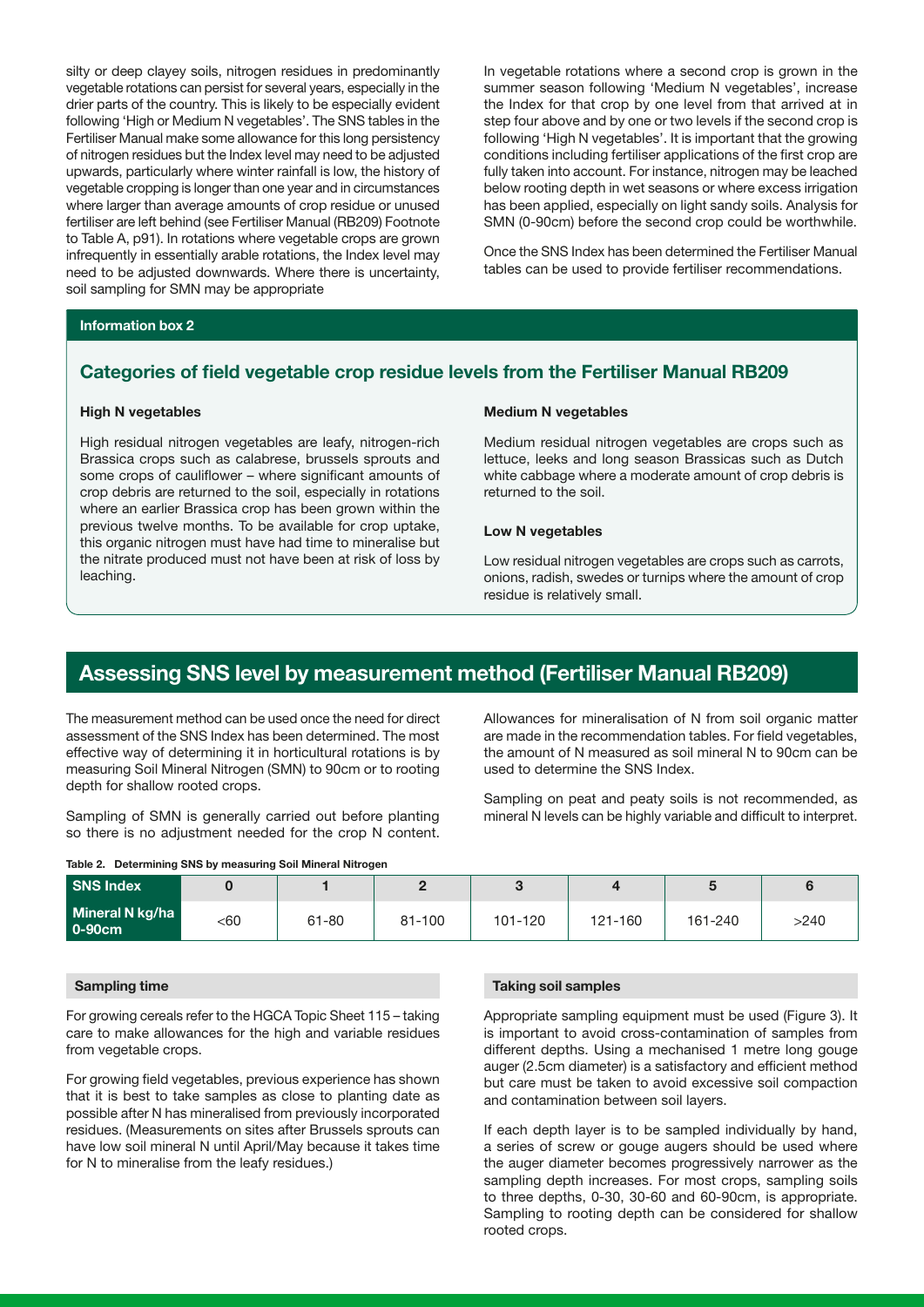At least 15 cores will be needed to represent a uniformly managed block of up to 20ha. Five to 10 further sampling points may be necessary where SNS levels are expected to be very high or variable after uneven amounts of leafy residues have been incorporated. It is very important that areas of the field with widely differing texture or cropping history are sampled separately.



A mechanised soil sampler

Sampling in a 'W' pattern (as opposed to more complex arrangements) is adequate to give representative samples. This design is recommended in the Fertiliser Manual. It requires the sampler to walk in a 'W' pattern across the field and extract soil cores at regular distance. The 'W' should cover as much of the field as is possible. Avoid sampling headlands or other obviously variable patches. Walking in a 'W' shape is adequate in most circumstances but the use of GPS techniques to both measure fields and generate sampling grids can be beneficial in large scale sampling campaigns or for mapping purposes.

#### Sample handling and analysis

There are several stages in the sampling, handling and analysis process that have the potential to introduce uncertainties into SMN measurement.

When taking soil core samples, the soil from each sampling point is bulked for each depth. If sub-sampling is required before the sample is sent to the laboratory, it is important that the sub-sample obtained is representative. Take many small representative portions but avoid excessive mixing as this may stimulate mineralisation and lead to over-estimation of the available nitrate-N.

It is vital to keep the interval between sampling and analysis for SMN as short as possible (See Information box 3). Samples should be cooled in the field and transported to the laboratory at 2-4°C, to be analysed within three days of sampling (Figure 4).

For any sets of samples that are to be compared, it is important that the delay from sampling to analysis is standardised. It is suggested that standard delays of ~24, ~48 or ~72 hours could be adopted. Long term (one week or more) storage of soil samples is not appropriate for SMN testing. Freezing is not suitable for commercial SMN testing.

All the samples from the same batch should go to one laboratory, as small differences in handling and analysis may have an effect on the result. (Ring testing is being carried out between laboratories to ensure consistency.)



4. Make sure soils are analysed within three days of sampling

#### Information box 3

### Possible effects of sample storage on soil mineral N levels

The effects of sample storage were tested in two seasons. The average increase in topsoil SMN was 0.37mg/kg per day of storage at 2-4°C, compared to 0.49mg/kg per day of storage at ambient temperatures. On average, SMN in a 90cm profile increases by ~5kg/ha per day of delay, even when samples are kept refrigerated (2-4°C).

Figure 5 opposite shows an example of the effect of interval between sampling and extraction on measured SMN for soil samples taken in spring 2009 from four fields stored at two temperatures, Ambient and chilled to between 2 and 4°C. Abbreviations are site codes; TT= Terrington, EF= Lincs site, Mo = Morley, Be = Beccles, BX = Boxworth. This shows that the effects of storage can be variable. On the clayey arable site in Lincolnshire, mineral N actually fell. The difference was attributed to its previous history of grass.

It is concluded that samples should be cooled and stored for less than 3 days before analysis.

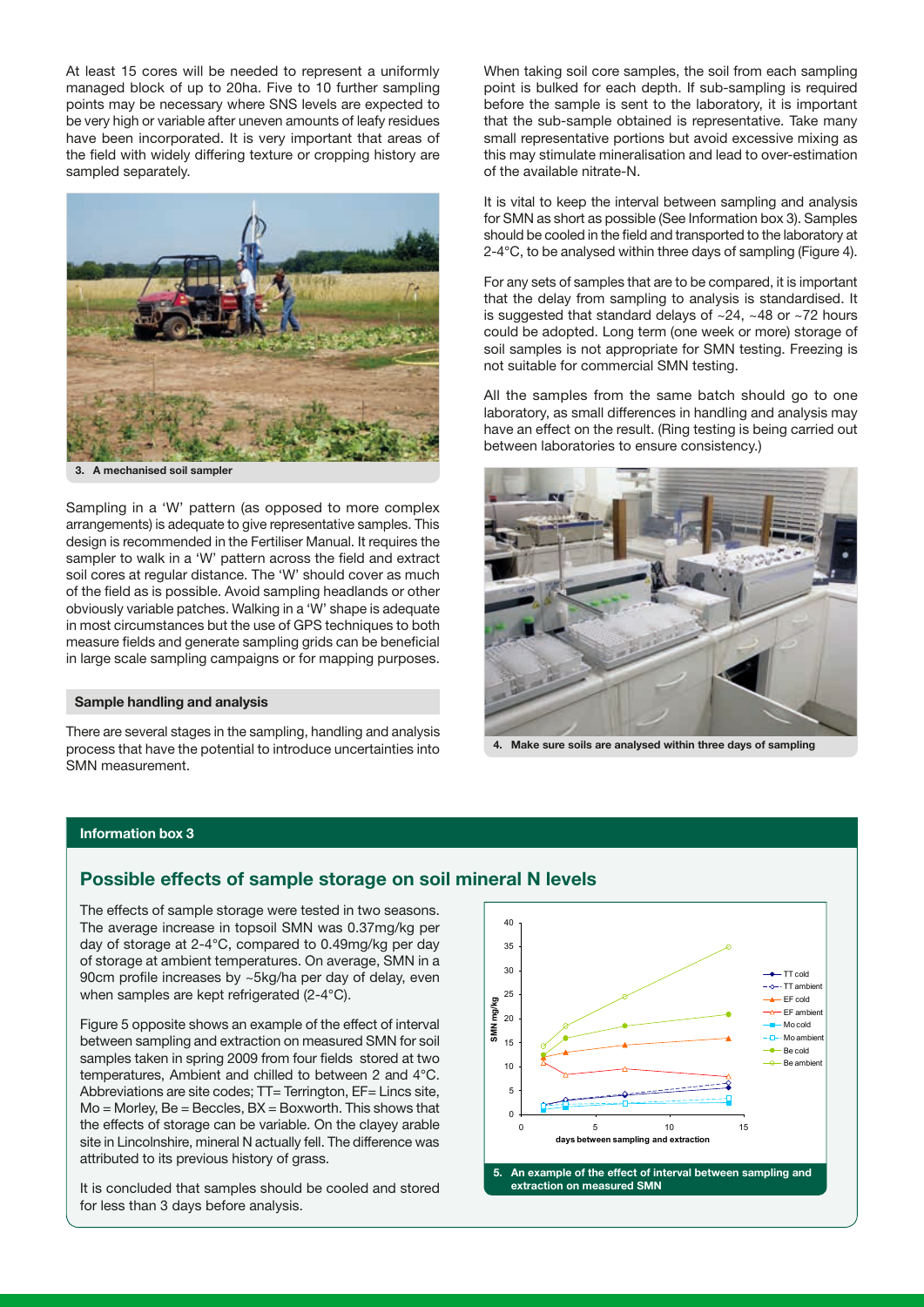#### Interpretation of results

Most results will come back from the laboratory as mg/kg NO3and NH4+ on a dry soil basis. These need to be adjusted for the dry bulk density of the soil and converted to kg/ha before they can be interpreted in the SNS tables in the Fertiliser Manual (RB209). Attempts were made to develop a method to assess bulk density in the field while sampling but these failed to provide any advantage over an assumption that the density over the profile is 1.33g/cm<sup>3</sup>. In the absence of properly conducted assessments of soil bulk density, the mineral N (nitrate and ammonium) figures expressed as mg/kg on a dry basis for a 30cm thick layer can be converted to kg/ha for that depth by multiplying by 4. Adjustments for stoniness made little difference to the estimation of SNS.

At this point, an adjustment could be made to take account of additional release of N from soils with organic matter levels of more than 3% but unless this is backed up by local knowledge of the soils likely performance, it could be risky with high value vegetable crops.

On retentive silt soils, larger levels of soil mineral N in the spring and autumn are closely associated with larger yields and N uptakes of unfertilised cereal crops at harvest (see HDC full report - FV 345a). This confirms that useful levels of mineral N are left behind by Brassica crop residues.

However, there is an additional complication for field vegetable crops which have much shallower rooting than cereals; crops such as salad onions will only be able to take up N from the top 30cm of soil. In such cases SNS to 90cm is irrelevant, though its value has to be estimated to assess the appropriate SNS Index (Information box 4).

#### Information box 4

### Dealing with the interpretation of SMN for shallow rooted crops

The SNS Index is based on measurements of SMN to 90cm so mineral N values to a lesser depth have to be scaled up to what they would be to 90cm (Figure 6), as shown in the Table 3 below. For field vegetables, as samples are taken before planting, there is no need to make allowances for crop N content. For field vegetable crops, mineralisation of N from soil organic matter is taken into account in the recommendation tables.

If the mineral N content to 45cm depth for a crisp lettuce crop is 100kg/ha N. The scaled up value to 90cm would be 200kg/ha equivalent to SNS index 5. This can be used to determine the crop N requirement of the lettuce from tables in the Fertiliser Manual (RB209) or by calculation - see below.



|  |  |  | Table 3. Scaling up the SNS index to take into account shallow rooting depth, see appendix 9. NB - assumes uniform distribution of N |
|--|--|--|--------------------------------------------------------------------------------------------------------------------------------------|
|--|--|--|--------------------------------------------------------------------------------------------------------------------------------------|

| Crop          | <b>Rooting depth</b><br>from the Fertiliser<br><b>Manual</b> | <b>Mineral N</b><br>to rooting depth | <b>Estimated SMN</b><br>kg/ha to 90cm | <b>Scaled</b><br><b>SNS Index</b> |
|---------------|--------------------------------------------------------------|--------------------------------------|---------------------------------------|-----------------------------------|
| Salad onions  | 30 <sub>cm</sub>                                             | 100                                  | 300                                   |                                   |
| Crisp lettuce | 45 <sub>cm</sub>                                             | 100                                  | 200                                   | 5                                 |
| Cabbage       | 90 <sub>cm</sub>                                             | 100                                  | 100                                   |                                   |

### Estimation of fertiliser requirement

Data is taken from Appendix 9 & 10 in the Fertiliser Manual (RB209) to estimate crop nitrogen requirement (CRN).

 $CRN = \frac{N \text{ uptake} - (MineralisedN + SoilMinNs_0 \times RootDepth/90)}{N}$ Fertiliser Recovery

- N uptake is the amount of nitrogen taken up by an optimally fertilised crop.
- Mineralised N is based on estimates of N released from soil organic matter during the growing season.
- SoilMinN based on a measured value to 90cm.
- **RootDepth** based on rooting depth of crop (cm).
- Fertiliser Recovery =  $0.6$  (Based on a fertiliser recovery of 60%).

#### Example for Crisp Lettuce

Data from Appendix 9 & 10

- N uptake 165kg/ha N.
- Mineralised  $N 22kq/ha N$ .
- SoilMinN 100kg/ha sampled to 45cm depth. 200kg/ ha to 90cm.
- RootDepth 45cm

$$
CRN = \frac{165 - (22 + 200 \times 45/90)}{0.6}
$$

• Crop Nitrogen Requirement = 72kg/ha N.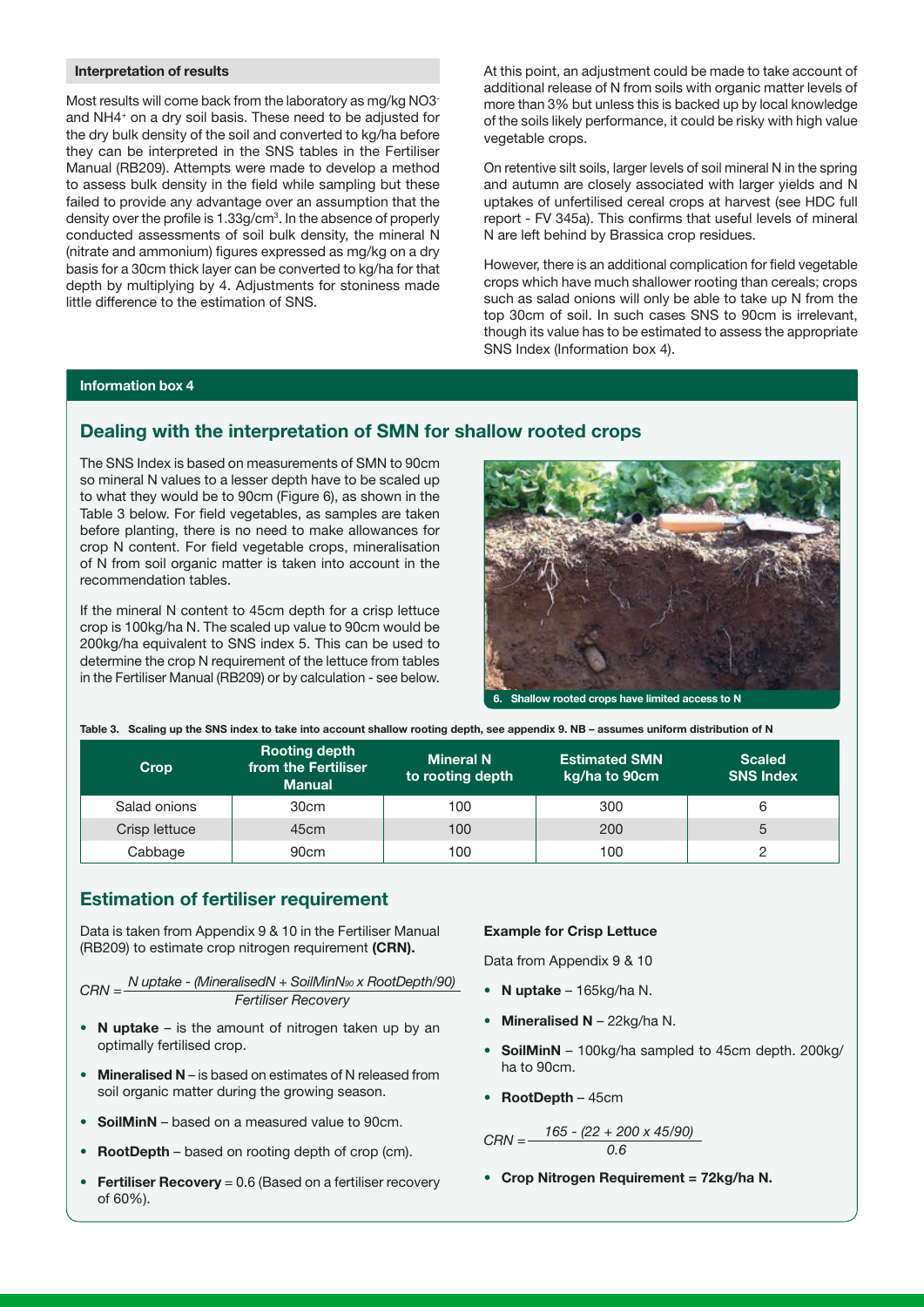The appropriate fertiliser recommendation will be affected by the distribution of N within the profile. For field vegetable crops it is important to ensure that N is available to rooting depth, especially with young or shallow rooted crops. Information box 5 presents two examples with the same SNS but completely different fertiliser recommendations. Consider using the WELL\_N computer decision support system as a tool in these situations.

In all situations, good soil conditions are assumed – poor soil structure can restrict root growth and uptake of N.

#### Information box 5

### Example of interpretation of SMN values using the WELL\_N Model

Even if the SNS Index is high, if limited N is available in the topsoil, fertiliser may still be required. WELL\_N can be used to interpret such results. In this example, the SNS Index is the same for both soils but the distribution of mineral N by depth is completely different, leading to different fertiliser requirements for a Brussels sprout crop following cauliflowers (Table 4).

Table 4. Interpreting SMN values using the WELL\_N Model

|                                | Field 1 | Field 2 |
|--------------------------------|---------|---------|
| <b>SNS (Index)</b>             | 6       | 6       |
|                                | kg/ha N |         |
| $0-30cm$                       | 150     | 25      |
| 30-60cm                        | 100     | 100     |
| 60-90cm                        | 25      | 150     |
| $0-90cm$                       | 275     | 275     |
| RB209 (2010)<br>recommendation | U       | O       |
| WELL_N recommendation          | 25      | 125     |

# Further information

AHDB publications

HGCA Topic Sheet 115 Estimating Soil Nitrogen Supply (SNS)

HGCA Project 3425 Establishing Best Practice for Estimation of Soil Supply

HGCA Project 3189 Cost-effective sampling strategies for soil management

HDC Project FV 345a Establishing Best Practice for determining Soil Nitrogen Supply

HDC Projects FV 17a and FV 17b Prediction of Nitrogen requirement for vegetables

HDC Morph Model WELL\_N Nitrogen Advisory Model (www2.warwick.ac.uk/fac/sci/lifesci/wcc/resources/morph/)

#### Other useful publications

Fertiliser Manual (RB209 8th Edition) - Defra 2010.

Fertiliser recommendations for vegetables, minority arable crops and bulbs (TN621) - SAC 2009 (For Scottish crops).

## Acknowledgements

HDC would like to thank David Norman, Fresh Produce Consultancy Ltd, Stuart Knight, NIAB-TAG, Daniel Kindred, ADAS and Roger Sylvester-Bradley, ADAS for their help in reviewing this factsheet.

HGCA Project 3425 partners: ADAS, NIAB-TAG, HGCA, PGRO, HDC, GrowHow, Hill Court Farm Research, NRM, Eurofins.

# Image copyright

Images 1-3, 5, 6 © Warwick Crop Centre.

Image 4 © NRM Limited.